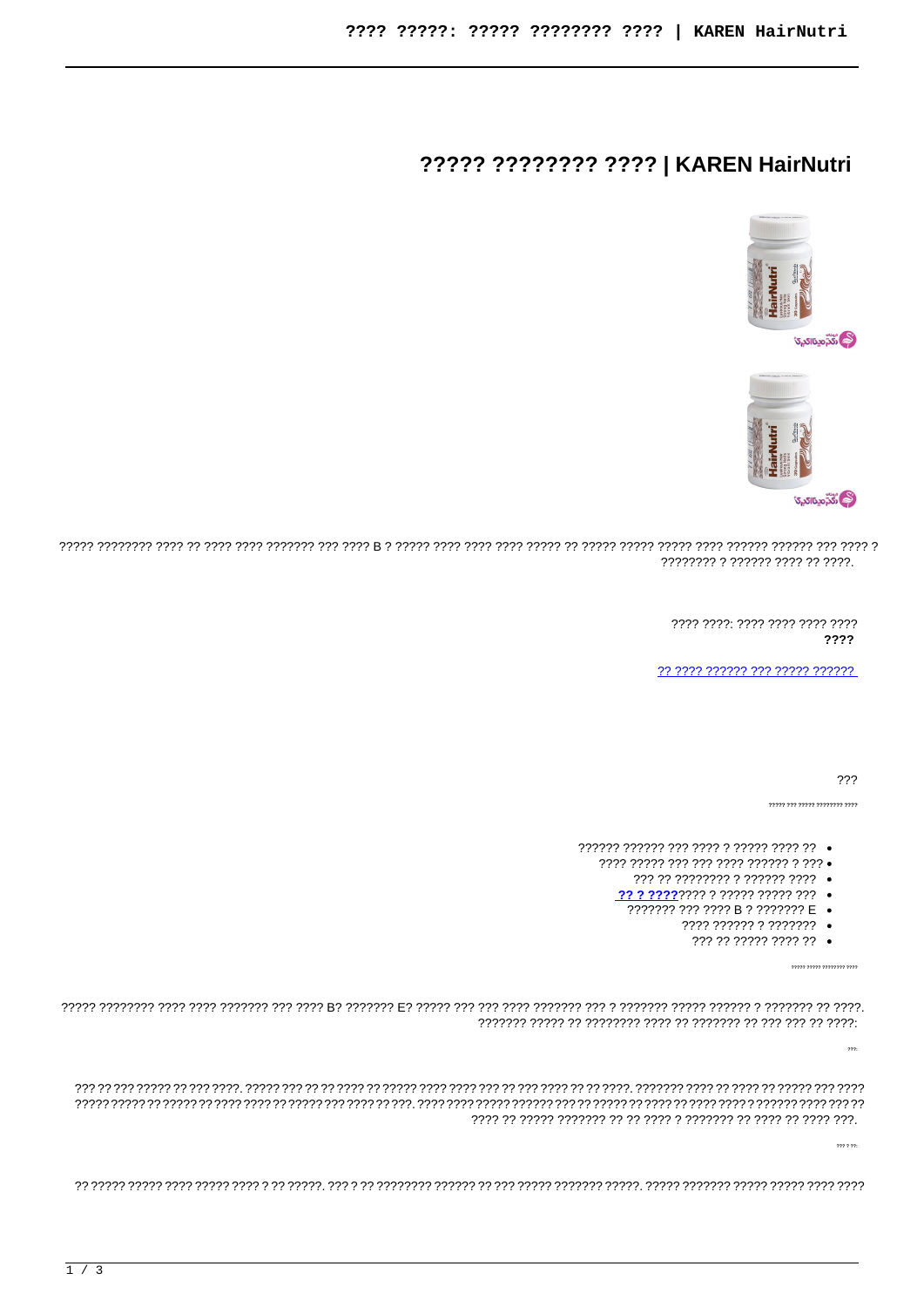77 777 777777 777  $\overline{22}$  $222222$  $\frac{1}{2} \frac{1}{2} \frac{1}{2} \frac{1}{2} \frac{1}{2} \frac{1}{2} \frac{1}{2} \frac{1}{2} \frac{1}{2} \frac{1}{2} \frac{1}{2} \frac{1}{2} \frac{1}{2} \frac{1}{2} \frac{1}{2} \frac{1}{2} \frac{1}{2} \frac{1}{2} \frac{1}{2} \frac{1}{2} \frac{1}{2} \frac{1}{2} \frac{1}{2} \frac{1}{2} \frac{1}{2} \frac{1}{2} \frac{1}{2} \frac{1}{2} \frac{1}{2} \frac{1}{2} \frac{1}{2} \frac{$ 777777 77 777777 2222222 BB ???? ????? (B9) 222222 (B7): ???? ?? ????? ??????? B12 ?? ???.  $222222$  (R3) ???????

??- ??????? ??- ???????? ??????? E ?????? ?????? (??????? B7)? ???? ????? (??????? B9)? ?????? (B3)? ????????? ????? (B5)? 7777777

## ???? ??? ????